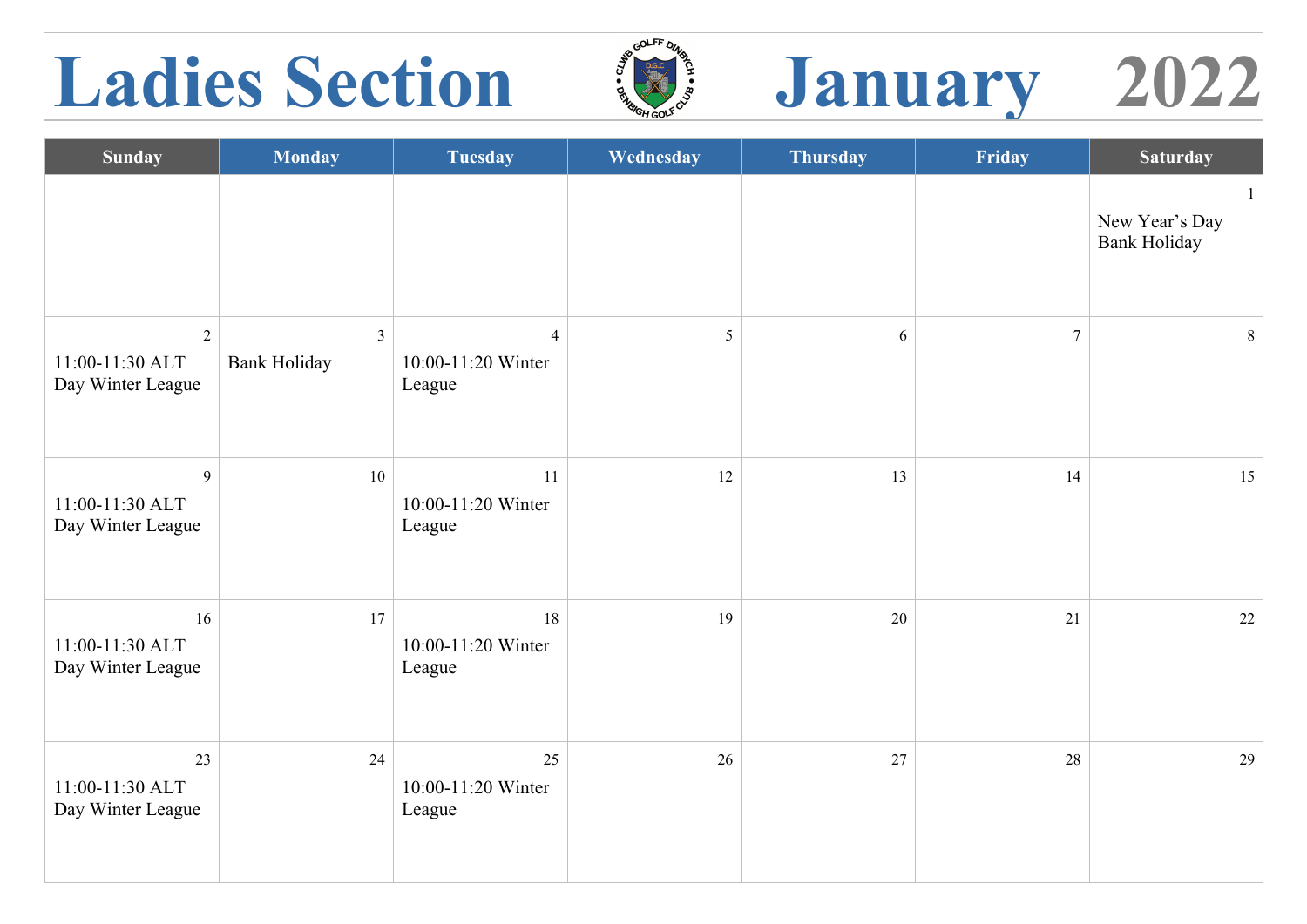### Ladies Section  $\mathbb{Z}$  February 2022





| <b>Sunday</b>                                        | <b>Monday</b>    | <b>Tuesday</b>                               | Wednesday      | <b>Thursday</b> | Friday                                                  | <b>Saturday</b> |
|------------------------------------------------------|------------------|----------------------------------------------|----------------|-----------------|---------------------------------------------------------|-----------------|
| Jan $30$<br>11:00-11:30 ALT<br>Day Winter League     | Jan $31$         | $\mathbf{1}$<br>10:00-11:20 Winter<br>League | $\overline{2}$ | $\overline{3}$  | $\overline{4}$                                          | 5 <sup>5</sup>  |
| 6<br>11:00-11:30 ALT<br>Day Winter League            | $\boldsymbol{7}$ | 8<br>10:00-11:20 Winter<br>League            | 9              | 10              | 11<br>$9:00 - 13:30$<br>Valentine's Open<br>Competition | 12              |
| 13<br>11:00-11:30 ALT<br>Day Winter League           | 14               | 15<br>10:00-11:20 Winter<br>League           | 16             | 17              | 18                                                      | 19              |
| 20<br>11:00-11:30 ALT<br>Day Winter League           | 21               | 22<br>10:00-11:20 Winter<br>League           | 23             | 24              | 25                                                      | 26              |
| 27<br>11:00-11:30 ALT<br>Day Winter League<br>- Team | 28               |                                              |                |                 |                                                         |                 |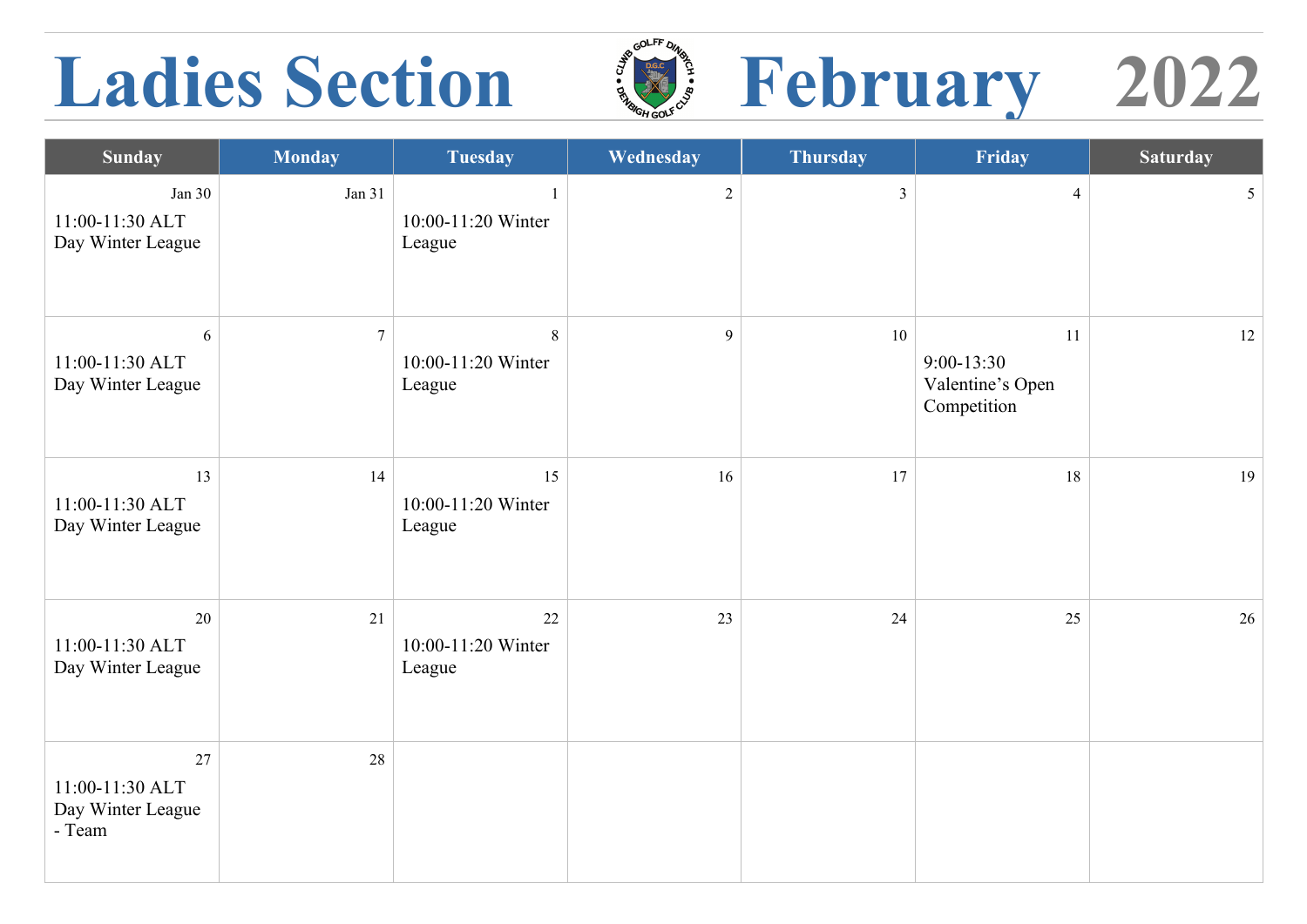## Ladies Section  $\mathbb{Z}$  March 2022



| <b>Sunday</b>                                         | <b>Monday</b>                         | <b>Tuesday</b>                                                         | Wednesday                       | <b>Thursday</b>                 | Friday                                    | <b>Saturday</b> |
|-------------------------------------------------------|---------------------------------------|------------------------------------------------------------------------|---------------------------------|---------------------------------|-------------------------------------------|-----------------|
|                                                       |                                       | 10:00-11:20 Winter<br>League - Team                                    | $\overline{2}$                  | $\mathbf{3}$                    | 4<br>19:00 Ladies Winter<br>League Dinner | $5\overline{)}$ |
| 6<br>10:30-11:00 ALT<br>Day LC v LVC                  | $\overline{7}$                        | 8<br>9:30-11:20 LC v<br><b>LVC</b>                                     | 9                               | 10                              | 11                                        | 12              |
| 13<br>10:30-11:00 ALT<br>Day 2 Ball Texas<br>Scramble | 14<br><b>Course Maintenance</b>       | 15<br><b>Course Maintenance</b><br>9:30-11:20 2 Ball<br>Texas Scramble | 16<br><b>Course Maintenance</b> | 17<br><b>Course Maintenance</b> | 18<br><b>Course Maintenance</b>           | 19              |
| 20<br>10:30-11:00 ALT<br>Day AM/AM (Best<br>2 scores) | 21                                    | 22<br>9:30-11:20 AM/AM<br>(Best 2 scores)                              | 23                              | 24                              | 25                                        | 26              |
| 27<br>10:30-11:00 ALT<br>Day Stableford               | 28<br>13:00 NWLCSA v<br>Aberdovey (H) | 29<br>$9:30-11:20$<br>Stableford & 9H                                  | 30                              | 31                              |                                           |                 |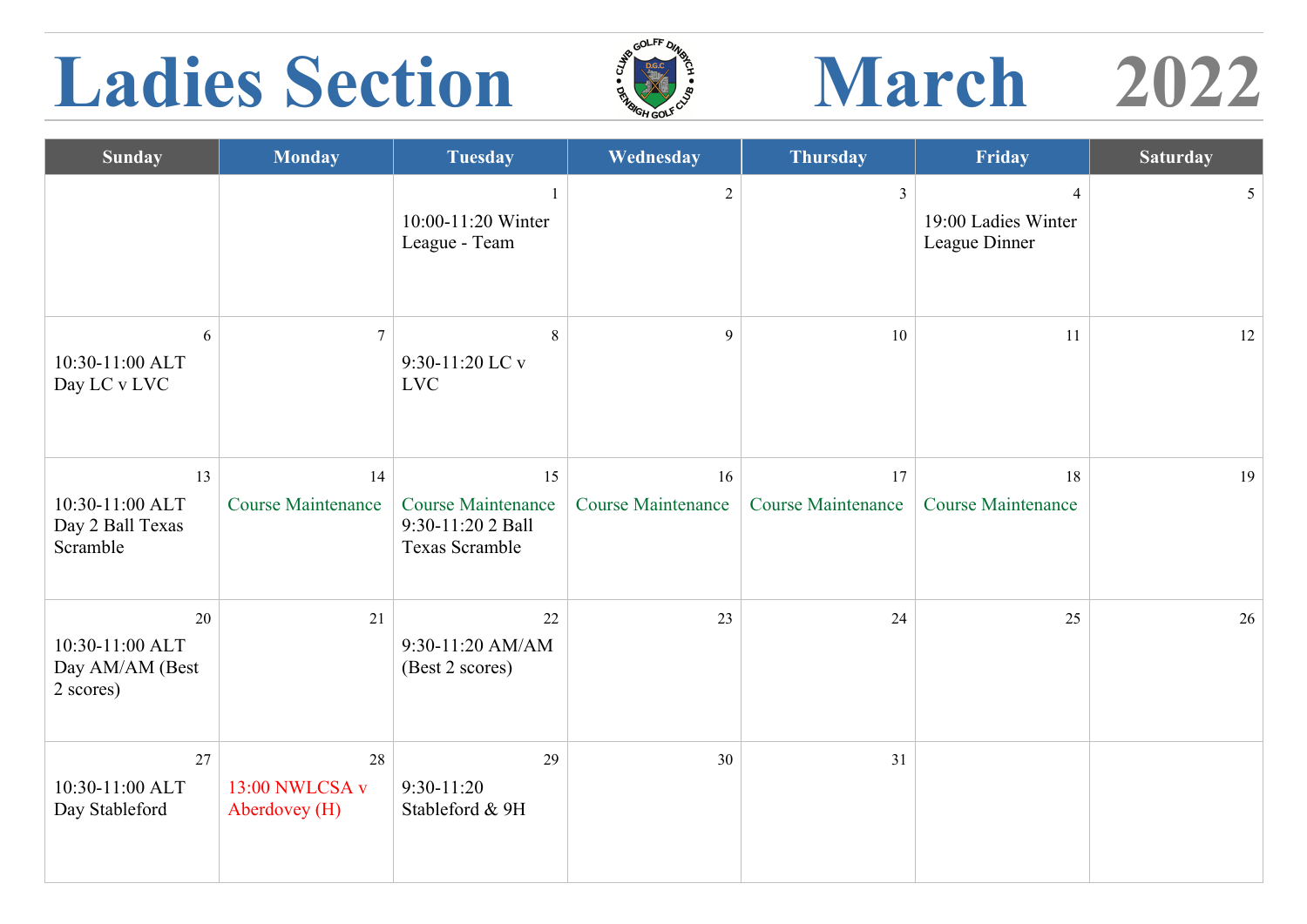# Ladies Section **April** 2022



| <b>Sunday</b>                                                                                   | <b>Monday</b>                                                                                     | <b>Tuesday</b>                                            | Wednesday | <b>Thursday</b> | Friday                                                                             | <b>Saturday</b>                                     |
|-------------------------------------------------------------------------------------------------|---------------------------------------------------------------------------------------------------|-----------------------------------------------------------|-----------|-----------------|------------------------------------------------------------------------------------|-----------------------------------------------------|
|                                                                                                 |                                                                                                   |                                                           |           |                 |                                                                                    | 2<br>8:00-16:00 Mr<br>Captain v Mr Vice-<br>Captain |
| $\overline{3}$                                                                                  | $\overline{4}$                                                                                    | 5<br>11:00-13:00<br>Exchange with<br>Abergele             | 6         | $\overline{7}$  | 8<br>10:30 Scratch $v$<br>Porthmadog (H)                                           | 9<br>11:00-11:30 ALT<br>Day Coronation<br>Foursomes |
| 10<br>10:30-11:30 WG<br>Medal(1)                                                                | 11                                                                                                | 12<br>$9:30-11:20$<br>Coronation<br>Foursomes             | 13        | 14              | 15<br>10:30-11:50 Good<br>Friday Stableford                                        | 16                                                  |
| 17<br>10:30-11:00 ALT<br>Day Stableford                                                         | 18<br>12:00-14:30 Bank<br>Holiday Mixed                                                           | 19<br>$9:30-11:20$<br>Stableford & 9H                     | 20        | 21              | 22<br>8:45 D&F Champs<br>10:00 Div 1&2<br>Comps @ Denbigh                          | 23<br>10:30 D&F<br>Championships @<br>Denbigh       |
| 24<br>9:50-10:50 WG<br>Medal $(2)$ &<br>Challenge Bowl<br>Ladies Outing @<br><b>Hill Valley</b> | 25<br>Ladies Outing @<br><b>Hill Valley</b><br><b>NWLCSA Spring</b><br>Meeting $(a)$ St<br>Deniol | 26<br>$9:30-11:20$ & 16:50-<br>17:30 Australian<br>Spoons | 27        | 28              | 29<br>12:30 Scratch v<br>Royal St David's<br>(A)<br>13:10 NWLCSA v<br>Maesdu $(A)$ | 30                                                  |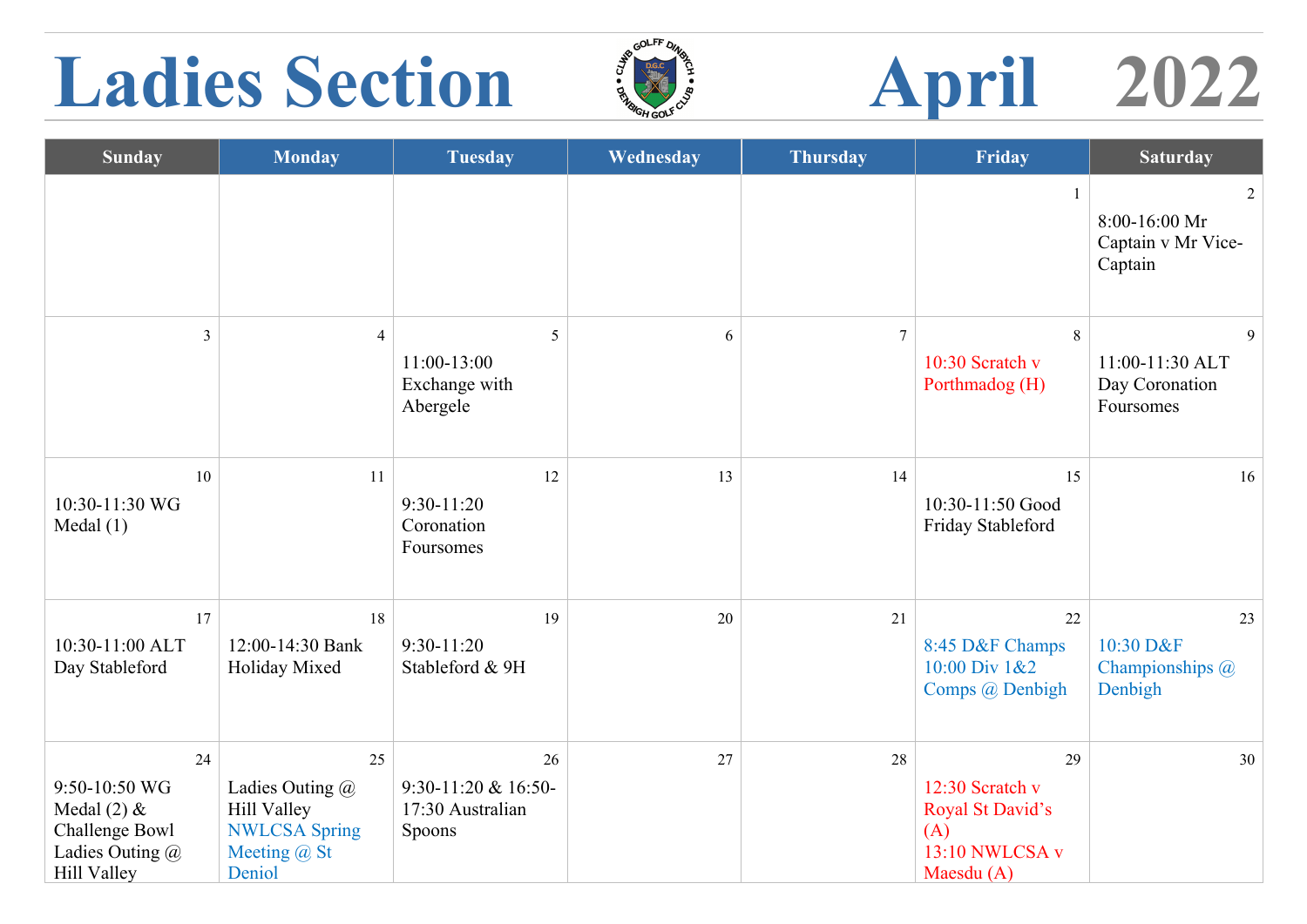## Ladies Section  $\frac{1}{2}$  May 2022



| <b>Sunday</b>                                | <b>Monday</b>                                                                            | <b>Tuesday</b>                                                                                          | Wednesday                       | <b>Thursday</b>               | Friday                                  | <b>Saturday</b> |
|----------------------------------------------|------------------------------------------------------------------------------------------|---------------------------------------------------------------------------------------------------------|---------------------------------|-------------------------------|-----------------------------------------|-----------------|
| $\mathbf{1}$                                 | 2<br>12:00-14:30 Bank<br>Holiday Mixed                                                   | $\overline{\mathbf{3}}$<br>$9:30-11:20$ & 16:50-<br>17:30 WG Medal<br>(3MS) William<br>Hughes Qual & 9H | $\overline{4}$                  | 5                             | 6<br>D&F Spring<br>Meeting @ Mold       | $7\phantom{.0}$ |
| 8                                            | 9<br>13:00 NWLCSA v<br>Maesdu (H)<br><b>Laird Spring</b><br>Greensomes $(a)$<br>Hawarden | 10<br>$9:30-11:20$ & 16:50-<br>17:30 Carys Jones<br>Stableford & 9H                                     | 11                              | 12<br>Ron Lamb Cup<br>(Medal) | 13                                      | 14              |
| 15<br>11:00-13:50 Lady<br>Vice Captain's Day | 16<br><b>WNC Vets Spring</b><br>Meeting $\omega$ Bull Bay                                | 17<br>$9:30-11:20$ & 16:50-<br>17:30 WG Medal<br>(4MS) DS Davies<br>Qual & 9H                           | 18                              | 19                            | 20<br>10:00 Scratch v<br>Llangollen (A) | 21              |
| 22                                           | 23<br>13:00 Scratch v<br>Mold(A)<br>13:00 Laird v<br>Abergele (H)                        | 24<br>$9:30-11:20 \& 16:50-$<br>17:30 Foxhall Putter                                                    | 25<br>13:00 Laird v Mold<br>(A) | 26                            | 27<br>8:50 Scratch v<br>Conwy $(A)$     | 28              |
| 29                                           | 30<br>WNC Champs @<br>Henllys                                                            | 31<br>$9:30-11:20 \& 16:50$<br>17:30 WG Medal<br>(5MS) Centenary<br>Cup & 9H                            |                                 |                               |                                         |                 |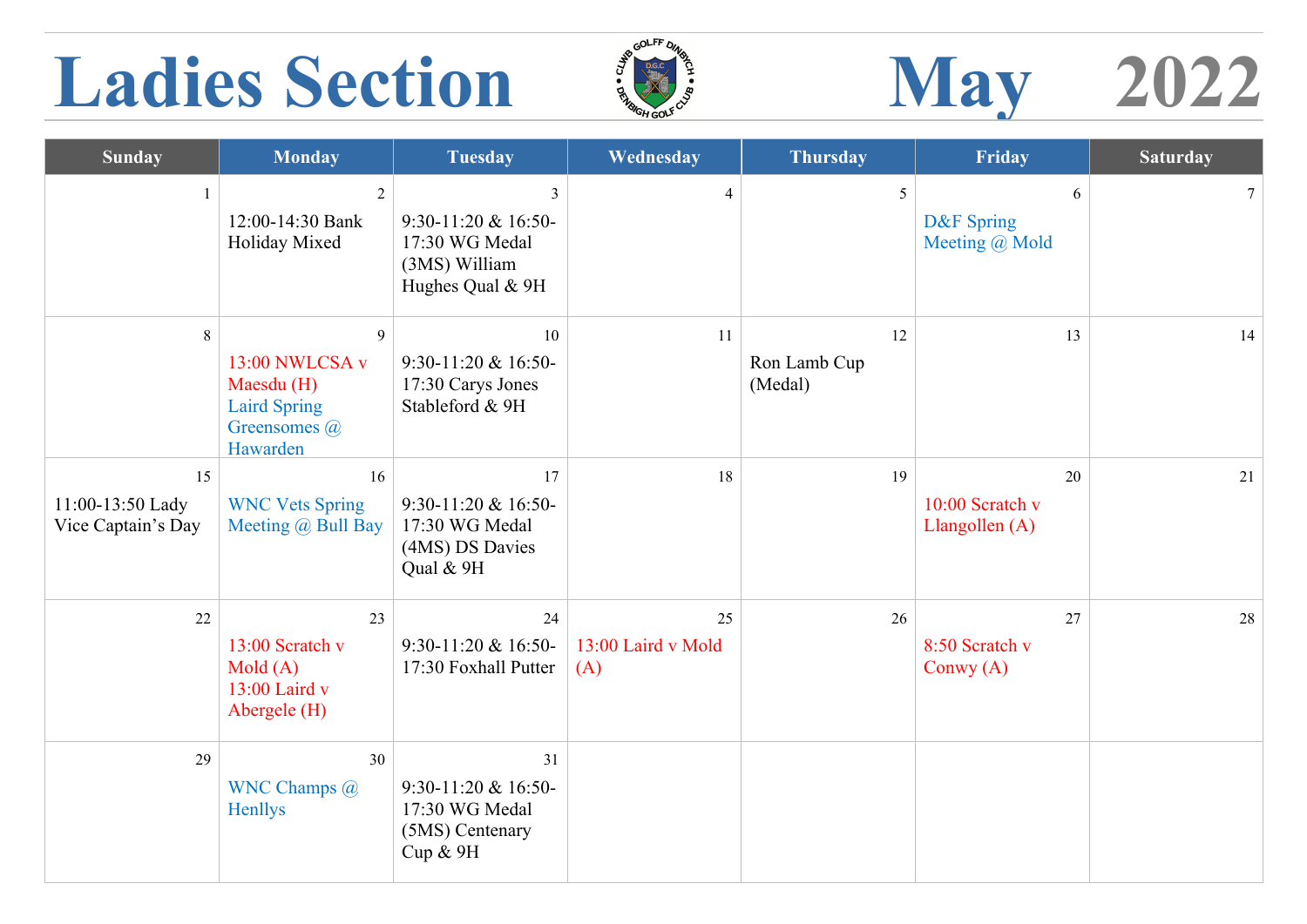### **Ladies Section June 2022**



| <b>Sunday</b>                                                              | <b>Monday</b>                                            | <b>Tuesday</b>                                                                        | Wednesday                                                        | <b>Thursday</b>                         | Friday                                                                             | <b>Saturday</b>                          |
|----------------------------------------------------------------------------|----------------------------------------------------------|---------------------------------------------------------------------------------------|------------------------------------------------------------------|-----------------------------------------|------------------------------------------------------------------------------------|------------------------------------------|
|                                                                            |                                                          |                                                                                       |                                                                  | 2<br><b>Bank Holiday</b>                | $\overline{3}$<br>12:00-14:30 Bank<br>Holiday Mixed                                | $\overline{4}$                           |
| 5                                                                          | 6<br>13:00 Laird v<br>Hawarden (H)                       | $\overline{7}$<br>9:30-11:20 & 16:50-<br>17:30 Jenkins Cup<br>$(Par)$ & 9H            | 8<br><b>WG Medal &amp; Bowls</b><br>Regional Final @<br>Abergele | $\mathfrak{g}$                          | 10<br>13:30 Scratch v<br>Conwy $(H)$                                               | 11                                       |
| 12                                                                         | 13<br>13:00 NWLCSA v<br>Bull Bay (H)                     | 14<br>$9:30-11:20$ & 16:50-<br>17:30 WG Medal<br>(6MS) Coronation<br>Medal & 9H       | 15                                                               | 16                                      | 17<br>11:00 Scratch v<br>Royal St David's<br>(H)<br>12:30 NWLCSA v<br>Abersoch (A) | 18                                       |
| 19<br>9:00-14:00 Gents<br>AM/AM Open<br>D&F Lady<br>Captain's Day @<br>P&B | 20<br>13:00 NWLCSA v<br>Abersoch (H)                     | 21<br>$9:30-11:20$ & 16:50-<br>17:30 Centenary<br>Greensomes                          | 22<br>9:00-14:00 Seniors<br><b>BB</b> Open                       | 23<br>12:00 Scratch v<br>Porthmadog (A) | 24                                                                                 | 25<br>8:00-16:00 Gents<br><b>BB</b> Open |
| 26<br>11.00-15.00 Mixed<br><b>BB</b> Open                                  | 27<br><b>WNC Vets Lady</b><br>Captain's Day @<br>Henllys | 28<br>$9:30-11:20$ & 16:50-<br>17:30 WG Medal<br>(7MS) Maddock<br>Trophy $55+$ & $9H$ | 29                                                               | 30                                      |                                                                                    |                                          |